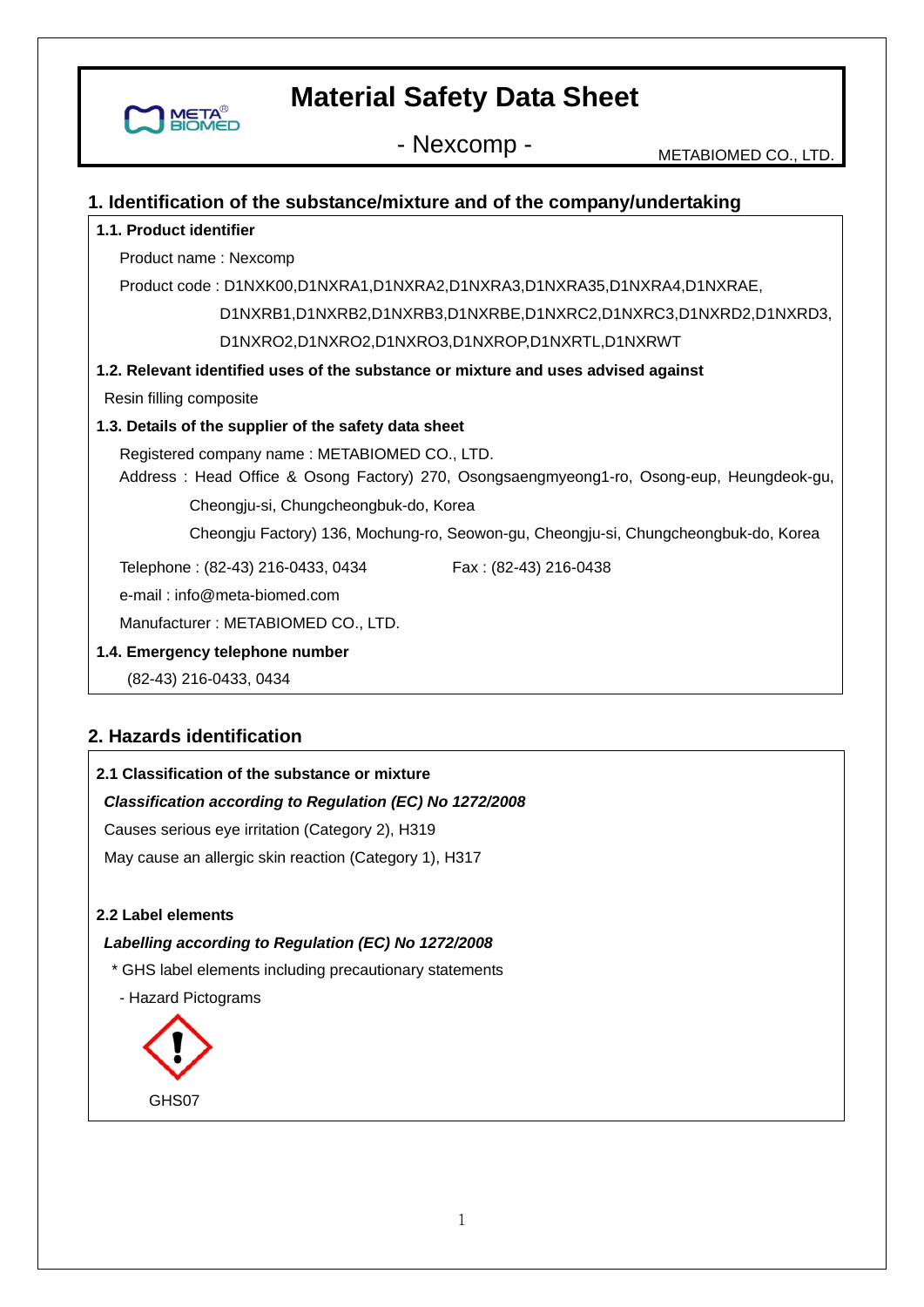

- Nexcomp - METABIOMED CO., LTD.

| - Signal word                   | : Warning                                                                |  |  |  |
|---------------------------------|--------------------------------------------------------------------------|--|--|--|
| - Hazard statement(s)           | : H319 Causes serious eye irritation.                                    |  |  |  |
|                                 | H317 may cause an allergic skin reaction                                 |  |  |  |
| - Precautionary Statement(s)    |                                                                          |  |  |  |
| Prevention:                     | P264 Wash thoroughly after handling                                      |  |  |  |
|                                 | P272 Contaminated work clothing must not be allowed out of the           |  |  |  |
|                                 | workplace.                                                               |  |  |  |
|                                 | P280 Wear protective gloves/protective clothing/eye protection/ face     |  |  |  |
|                                 | protection                                                               |  |  |  |
| - Response :                    | P305 IF IN EYES: Rinse cautiously with water for several minutes. Remove |  |  |  |
|                                 | contact lenses if present and easy to do. Continue rinsing.              |  |  |  |
|                                 | P337 If eye irritation persists: Get medical advice/attention.           |  |  |  |
|                                 | P302 IF ON SKIN: Wash with plenty of soap and water                      |  |  |  |
|                                 | P332 If skin irritation occurs: Get medical advice/attention             |  |  |  |
|                                 | P363 Wash contaminated clothing before reuse.                            |  |  |  |
| - Disposal :                    | P501 Dispose of contents/container according to the related              |  |  |  |
|                                 | regulations                                                              |  |  |  |
| 2.3. Other hazards              |                                                                          |  |  |  |
| This coloridate and the booking |                                                                          |  |  |  |

**This substance/mixture contains no components considered to be either persistent, bioaccumulative and toxic (PBT), or very persistent and very bioaccumulative (vPvB) at levels of 0.1% or higher.** 

### **3. Composition/information on ingredients**

| 3.1. Substances                        |                   |     |          |                  |                    |  |
|----------------------------------------|-------------------|-----|----------|------------------|--------------------|--|
| Not Applicable                         |                   |     |          |                  |                    |  |
| 3.2. Mixtures                          |                   |     |          |                  |                    |  |
|                                        |                   |     |          | Classification   | Classification     |  |
|                                        | CAS               | EC  | Wt.%     | according to     | according to       |  |
| <b>Chemical Name</b>                   | No.               | No. |          | <b>Directive</b> | Regulation(EC) No  |  |
|                                        |                   |     |          | 67/548/EEC       | 1272/2008[CLP]     |  |
|                                        |                   |     |          |                  | Serious eye        |  |
| Bisphenol A Glycerolate dimethacrylate | 1565-<br>$94 - 2$ |     | $1 - 10$ | Xi Irritant R43  | damage             |  |
|                                        |                   |     |          | Xi Irritant R41  | (Category 1), H318 |  |
|                                        |                   |     |          |                  | Skin sensitization |  |
|                                        |                   |     |          |                  | (Category 1), H317 |  |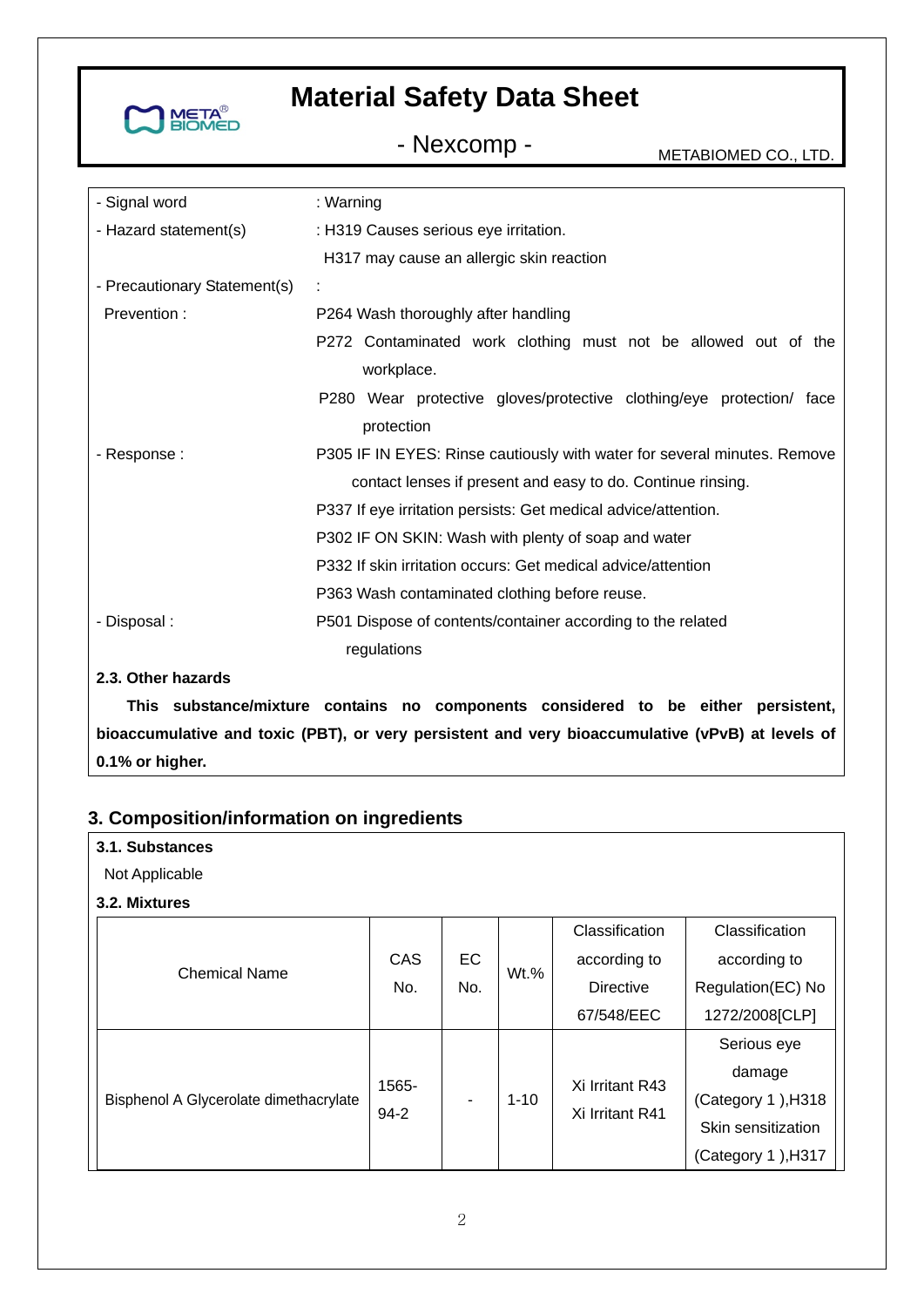

# - Nexcomp - METABIOMED CO., LTD.

| Urethane Dimethacrylate          | 72869-                      | 276-             | $1 - 5$   |                                    | Skin sensitization |
|----------------------------------|-----------------------------|------------------|-----------|------------------------------------|--------------------|
|                                  | 86-4                        | 957-5            |           |                                    | (Category 1), H317 |
|                                  |                             |                  |           |                                    | Skin irritation    |
|                                  |                             |                  |           |                                    | (Category 2), H315 |
|                                  |                             |                  |           | Irritating to eyes,                | Eye irritation     |
|                                  |                             |                  |           | respiratory                        | (Category 2), H319 |
| Ethoxylate bisphenol A           | 41637-                      |                  |           | system and skin.                   | Skin sensitization |
| dimethacrylate                   | $38-1$                      |                  | $5 - 15$  | May cause                          | (Category 1), H317 |
|                                  |                             |                  |           | sensitization by                   | Specific target    |
|                                  |                             |                  |           | skin contact.                      | organ toxicity -   |
|                                  |                             |                  |           |                                    | single exposure    |
|                                  |                             |                  |           |                                    | (Category 3), H335 |
|                                  |                             |                  |           |                                    | Skin irritation    |
|                                  |                             |                  |           |                                    | (Category 2), H315 |
|                                  |                             |                  |           |                                    | Eye irritation     |
| Triethyleneglycol dimethacrylate | $109 - 16 -$<br>$\mathbf 0$ | $203 -$<br>652-6 | $1 - 5$   | Xi Irritant                        | (Category 2), H319 |
|                                  |                             |                  |           | R36/37/38, R43                     | Specific target    |
|                                  |                             |                  |           |                                    | organ toxicity -   |
|                                  |                             |                  |           |                                    | single exposure    |
|                                  |                             |                  |           |                                    | (Category 3), H335 |
|                                  | 3290-                       | $221 -$          |           |                                    | Chronic aquatic    |
| Trimetholtrimethacrylate         | $92 - 4$                    | 950-4            | $<$ 1     |                                    | toxicity           |
|                                  |                             |                  |           |                                    | (Category 2), H411 |
|                                  |                             |                  |           |                                    | Skin irritation    |
|                                  |                             |                  |           |                                    | (Category 2), H315 |
|                                  |                             |                  |           | Irritating to eyes,<br>respiratory | Eye irritation     |
| Glycerol diemthacrylate          | 1830-                       | $217 -$          | $<$ 1     |                                    | (Category 2), H319 |
|                                  | 78-0                        | 388-4            |           | system and skin.                   | Specific target    |
|                                  |                             |                  |           |                                    | organ toxicity -   |
|                                  |                             |                  |           |                                    | single exposure    |
|                                  |                             |                  |           |                                    | (Category 3), H335 |
| Barium aluminium boro silicate   |                             |                  | 65-<br>75 |                                    |                    |
| Silica                           | 68611-<br>44-9              |                  | $1 - 10$  |                                    |                    |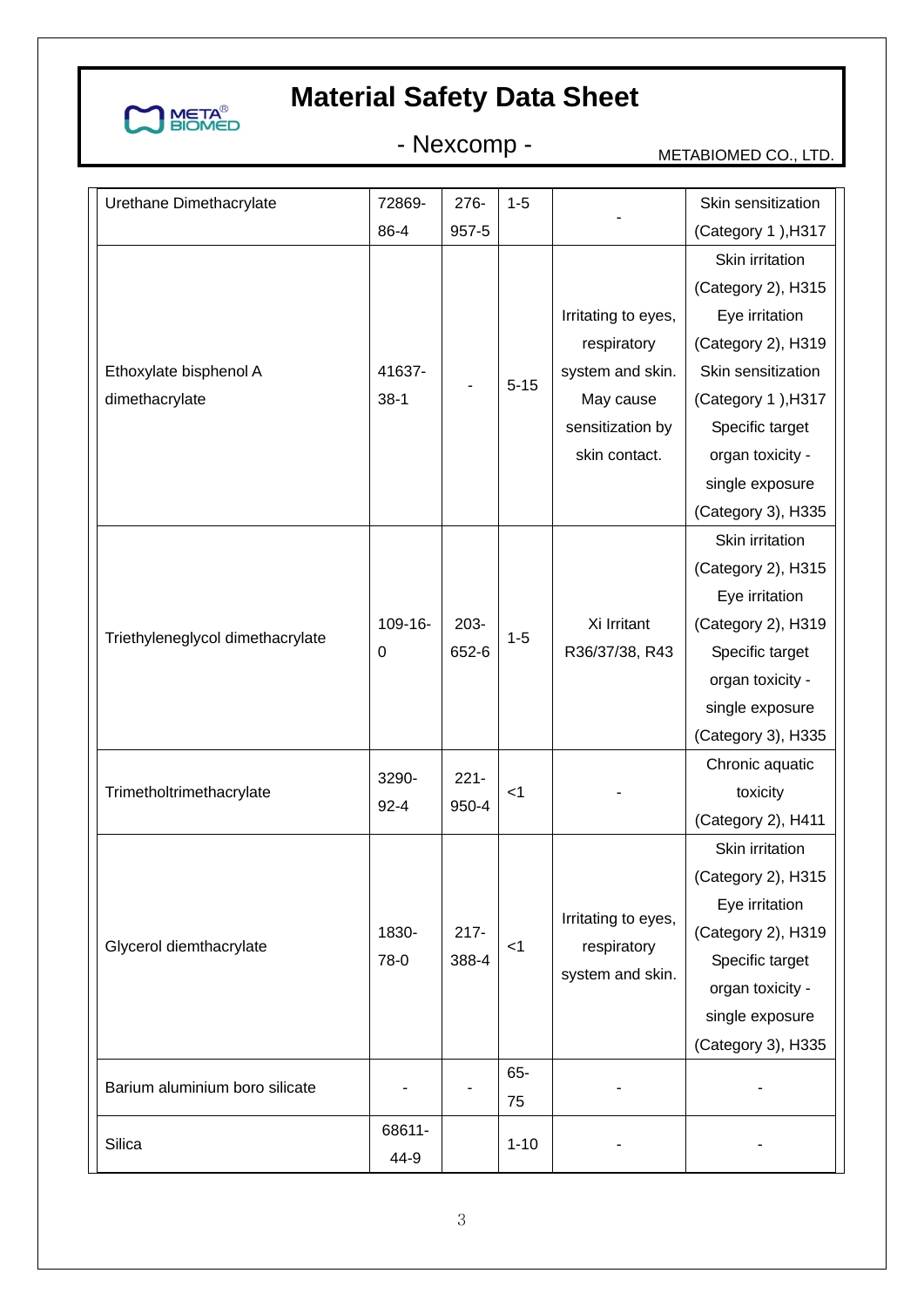

- Nexcomp - METABIOMED CO., LTD.

#### **4. First aids measures**

| 4.1. Description of first aid measures                                          |                                                                                     |  |  |  |
|---------------------------------------------------------------------------------|-------------------------------------------------------------------------------------|--|--|--|
| - Inhalation                                                                    | : Remove person to fresh air. If you feel unwell, get medical attention             |  |  |  |
| - Skin Contact                                                                  | : Immediately wash with soap and water. Remove contaminated clothing and wash       |  |  |  |
|                                                                                 | before reuse. If signs/symptoms develop, get medical attention.                     |  |  |  |
| - Eye Contact                                                                   | : Flush with large amounts of water. Remove contact lenses if easy to do. Continue  |  |  |  |
|                                                                                 | rinsing. If signs/symptoms persist, get medical attention.                          |  |  |  |
| - If Swallowed                                                                  | : Rinse mouth. If you feel unwell, get medical attention.                           |  |  |  |
|                                                                                 | 4.2. Most important symptoms and effects, both acute and delayed                    |  |  |  |
| - Inhalation                                                                    | : This product may have a characteristic odor; however, no adverse health effects   |  |  |  |
|                                                                                 | are anticipated.                                                                    |  |  |  |
| - Skin Contact                                                                  | : Contact with the skin during product use is not expected to result in significant |  |  |  |
|                                                                                 | irritation. Allergic Skin Reaction (non-photo induced): Signs/symptoms may include  |  |  |  |
|                                                                                 | redness, swelling, blistering, and itching.                                         |  |  |  |
| - Eye Contact                                                                   | : Moderate Eye Irritation: Signs/symptoms may include redness, swelling, pain,      |  |  |  |
|                                                                                 | tearing, and blurred or hazy vision.                                                |  |  |  |
| - Ingestion                                                                     | : May be harmful if swallowed.                                                      |  |  |  |
|                                                                                 | Gastrointestinal Irritation: Signs/symptoms may include abdominal pain, stomach     |  |  |  |
|                                                                                 | upset, nausea, vomiting and diarrhea.                                               |  |  |  |
| 4.3. Indication of any immediate medical attention and special treatment needed |                                                                                     |  |  |  |

No further relevant information available

### **5. Fire fighting measures**

| 5.1. Extinguishing media                                   |                                                                       |
|------------------------------------------------------------|-----------------------------------------------------------------------|
| - Extinguishing media                                      | : Water, Foam, Carbon Dioxide, Dry Chemical                           |
| 5.2. Special hazards arising from the substance or mixture |                                                                       |
| - Hazardous combustion products                            | : Burning may produce : Carbon Monoxide, Carbon Dioxide               |
| - Explosion hazards                                        | : Not Determined                                                      |
| - Fire explosion                                           | : Not Determined                                                      |
| - Sensitive to static discharge                            | : Not Determined                                                      |
| - Sensitivity to impact                                    | : Not Determined                                                      |
| 5.3. Advice for firefighters                               |                                                                       |
| - Firefighting procedures                                  | : General: Evacuate all personnel; use protective equipment for fire- |
|                                                            | fighting. Use self-contained breathing apparatus when product is      |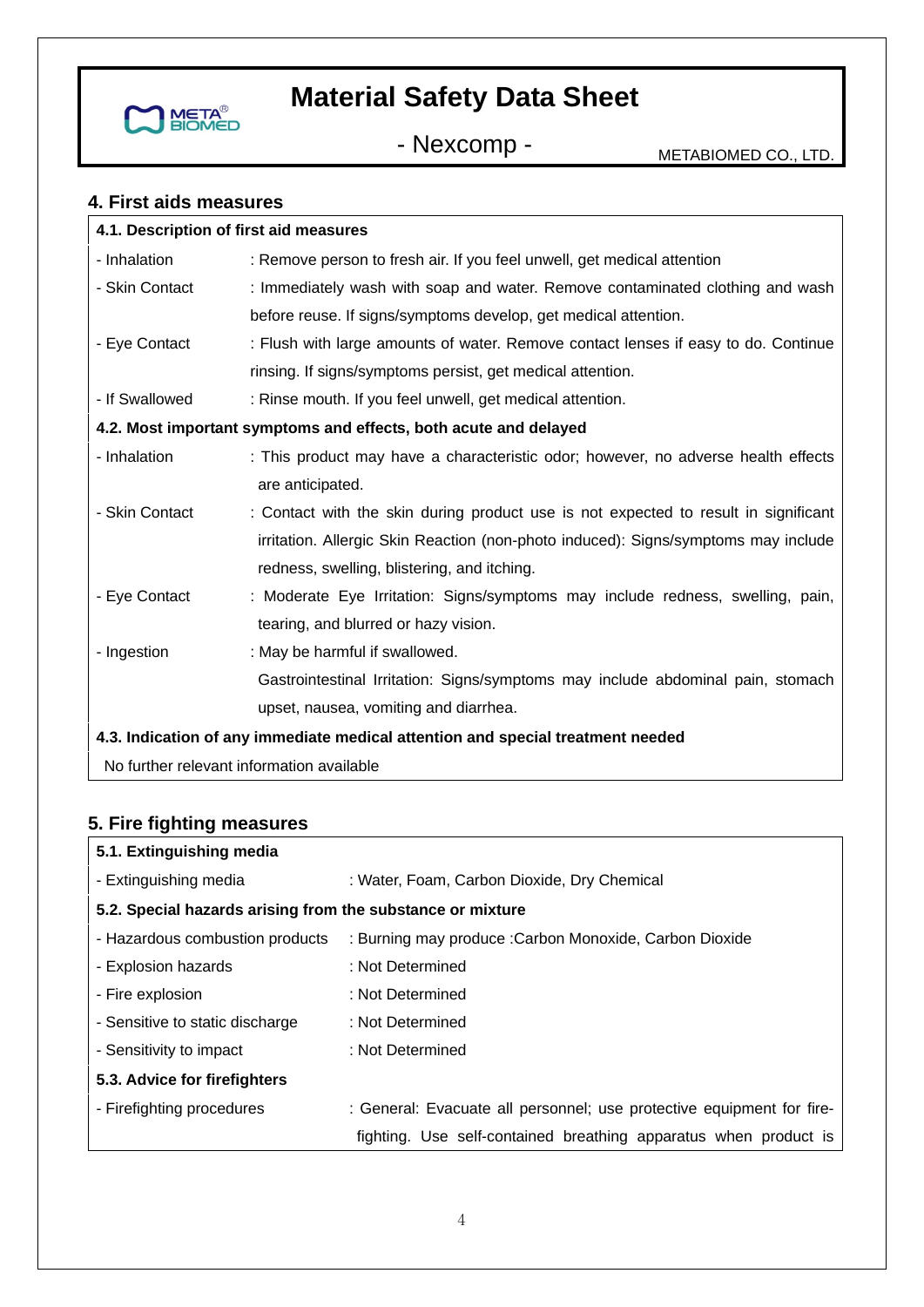

- Nexcomp - METABIOMED CO., LTD.

- Firefighting equipment

involved in fire. : Non-combustible

#### **6. Accidental release measures**

#### **6.1. Personal precautions, protective equipment and emergency procedures**

 Evacuate area. Ventilate the area with fresh air. For large spill, or spills in confined spaces, provide mechanical ventilation to disperse or exhaust vapors, in accordance with good industrial hygiene practice. Refer to other sections of this SDS for information regarding physical and health hazards, respiratory protection, ventilation, and personal protective equipment.

#### **6.2. Environmental precautions**

Prevent the inflow of this product to waterways, drains, basements, and confined spaces.

#### **6.3. Methods and material for containment and cleaning up**

 Collect as much of the spilled material as possible. Place in a closed container approved for transportation by appropriate authorities. Clean up residue. Seal the container. Dispose of collected material as soon as possible.

#### **6.4. Reference to other sections**

Not Applicable

### **7. Handling and storage**

#### **7.1. Precautions for safe handling**

Always wear gloves and eye protection. Product is intended for dental use only.

#### **7.2. Conditions for safe storage, including any incompatibilities**

Keep out of reach of children. Protect from exposure to direct sun light. Keep container closed. Store in cool place.

#### **7.3. Specific end use(s)**

Use only professional dentist

### **8. Exposure controls and personal protection**

#### **8.1. Control parameters**

Not determined

#### **8.2. Exposure controls**

- Eye protection : Wear safety glasses.
- Skin protection : Wear suitable protective clothing and gloves.
- Respiratory protection : None required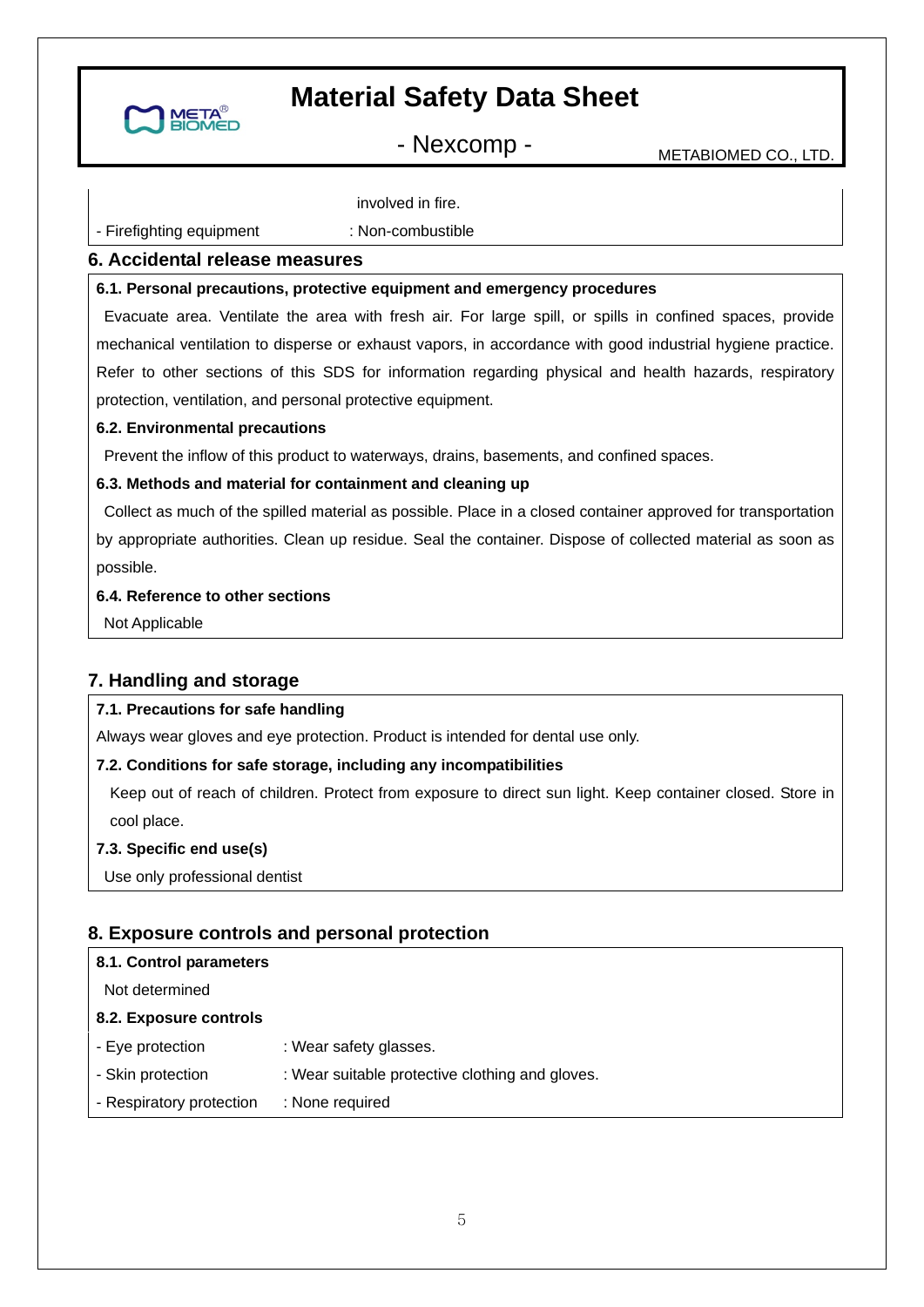

- Nexcomp - METABIOMED CO., LTD.

## **9. Physical and chemical properties**

| 9.1. Information on basic physical and chemical properties |                    |                               |                           |  |
|------------------------------------------------------------|--------------------|-------------------------------|---------------------------|--|
| - Appearance                                               | : Paste            | - Vapor pressure              | : N/A                     |  |
| - Odor                                                     | : Slightly acrylic | - Vapor density               | : N/A                     |  |
|                                                            | odor:              | - Density                     | : $1.9$ g/cm <sup>3</sup> |  |
| - Color                                                    | : Tooth color      | - Specific gravity $(H_2O=1)$ | :1.9                      |  |
| - pH                                                       | : N/A              | - Solubility(ies)             | : Insoluble               |  |
| - Melting/freezing point                                   | : N/A              | - Partition coefficient :     | : N/A                     |  |
| - Initial boiling point and                                | : N/A              | n-octaol/water                |                           |  |
| boiling range                                              |                    | - Auto-ignition temperature   | : N/A                     |  |
| - Flash point                                              | : N/A              | - Decomposition temperature   |                           |  |
| - Evaporation rate                                         | : N/A              | - Viscosity                   | : N/A                     |  |
| - Flammability(solid, gas)                                 | : N/A              | - Explosive properties        | : N/A                     |  |
| - Upper/lower flammability or                              | : N/A              | - Oxidising properties        | : N/A                     |  |
| explosive limits                                           |                    |                               |                           |  |
| 9.2. Other information                                     |                    |                               |                           |  |
| None                                                       |                    |                               |                           |  |

## **10. Stability and reactivity**

| 10.1. Reactivity                                             |
|--------------------------------------------------------------|
| Stable                                                       |
| 10.2. Chemical stability                                     |
| Stable when stored and handled under recommended conditions. |
| 10.3. Possibility of hazardous reactions                     |
| None                                                         |
| 10.4. Conditions to avoid                                    |
| None known.                                                  |
| 10.5 Incompatible materials                                  |
| None known.                                                  |
| 10.6. Hazardous decomposition products                       |
| CO                                                           |
|                                                              |

## **11. Toxicological information**

**11.1. Information on toxicological effects** 

**- Acute toxicity** : N/A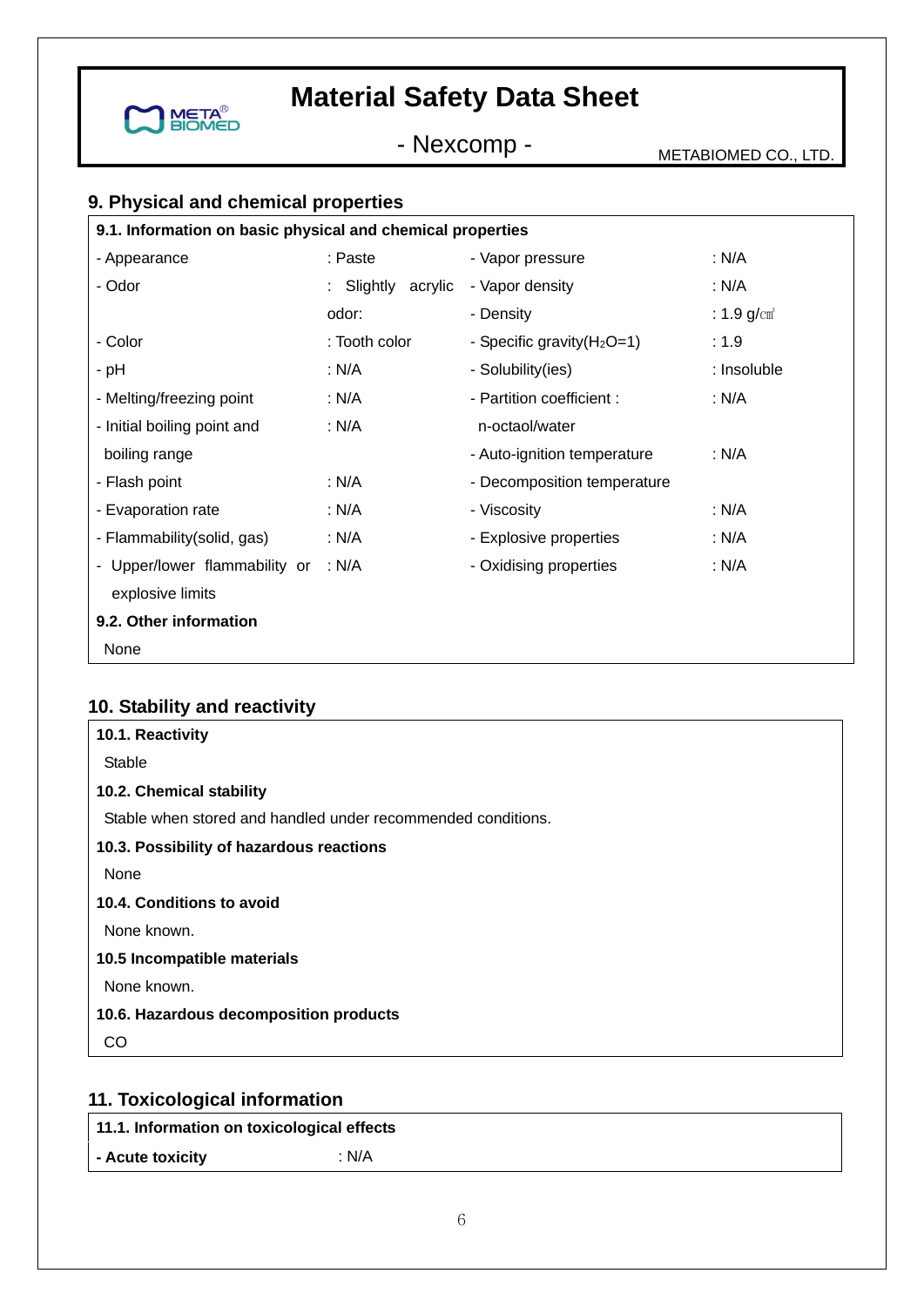| <b>META<sup>®</sup></b><br>BIOMED | <b>Material Safety Data Sheet</b>                                                                      |                      |
|-----------------------------------|--------------------------------------------------------------------------------------------------------|----------------------|
|                                   | - Nexcomp -                                                                                            | METABIOMED CO., LTD. |
| - Primary effects to skin         | : May mildly irritate skin                                                                             |                      |
| - Primary effects to eyes         | : May mildly irritate the eye                                                                          |                      |
| - Primary effects to              | : Not an acute inhalation hazard                                                                       |                      |
| respiratory system                |                                                                                                        |                      |
| - Sensitization                   | : Repeated or prolonged contact with the not polymerized may cause<br>sensitization for methacrylates. |                      |
| - Additional toxicological info   | : N/A                                                                                                  |                      |

### **12. Ecological information**

| 12.1. Toxicity                             |
|--------------------------------------------|
| - Toxicity: Not determined                 |
| - Aquatic toxicity(acute) : Not determined |
| 12.2. Persistence and degradability        |
| Not determined                             |
| 12.3. Bioaccumulative potential            |
| Not determined                             |
| 12.4. Mobility in soil                     |
| Not determined                             |
| 12.5. Results of PBT and vPvB assessment   |
| Not determined                             |
| 12.6. Other adverse effects                |
| None known                                 |
|                                            |

### **13. Disposal considerations**

#### **13.1. Waste treatment methods**

 Dispose of contents/ container in accordance with the local/regional/national/international regulations. Dispose of completely cured (or polymerized) material in a permitted industrial waste facility. As a disposal alternative, incinerate uncured product in a permitted waste incineration facility. If no other disposal options are available, waste product that has been completely cured or polymerized may be placed in a landfill properly designed for industrial waste.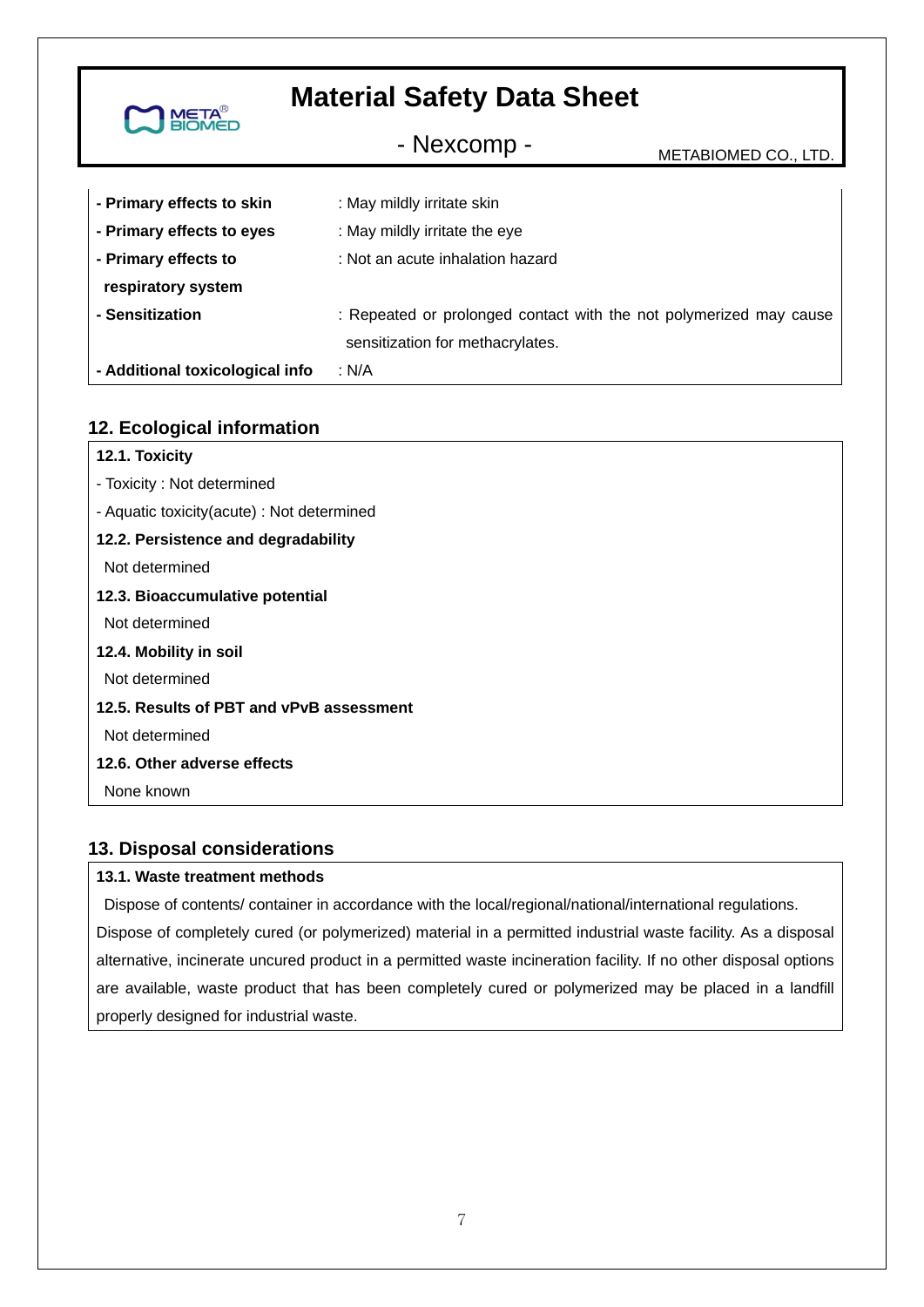

- Nexcomp - METABIOMED CO., LTD.

#### **14. Transport information**

| 14.1. UN Number                                                                |
|--------------------------------------------------------------------------------|
| N/A                                                                            |
| 14.2. UN proper shipping name                                                  |
| N/A                                                                            |
| 14.3. Transport hazard class(es)                                               |
| N/A                                                                            |
| 14.4. Packing Group                                                            |
| N/A                                                                            |
| 14.5. Environmental hazards                                                    |
| N/A                                                                            |
| 14.6. Special precautions for user                                             |
| - ADR - road: N/A                                                              |
| - RID - rail: N/A                                                              |
| - IMDG - sea: N/A                                                              |
| - IATA - air: N/A                                                              |
| 14.7. Transport in bulk according to Annex II of MARPOL 73/78 and the IBC Code |
| Transport in bulk: N/A                                                         |

### **15. Regulatory information**

**15.1. Safety, health and environmental regulations/legislation specific for the substance or mixture**  RoHS : Please refer to Medical Devices Directive 93/42/EEC

#### **15.2. Chemical safety assessment**

Chemical safety assessment : See Section 11

### **16. Other information**

The information contained in the Safety data sheet is correct to the best of our knowledge at the date of issue. It is intended as a guide for the safe use, handling, disposal, storage and transportation and is not intended as warranty or as a specification. The information relates only to the product specified and may not be suitable for combinations with other materials or in processes other than those specifically described herein.